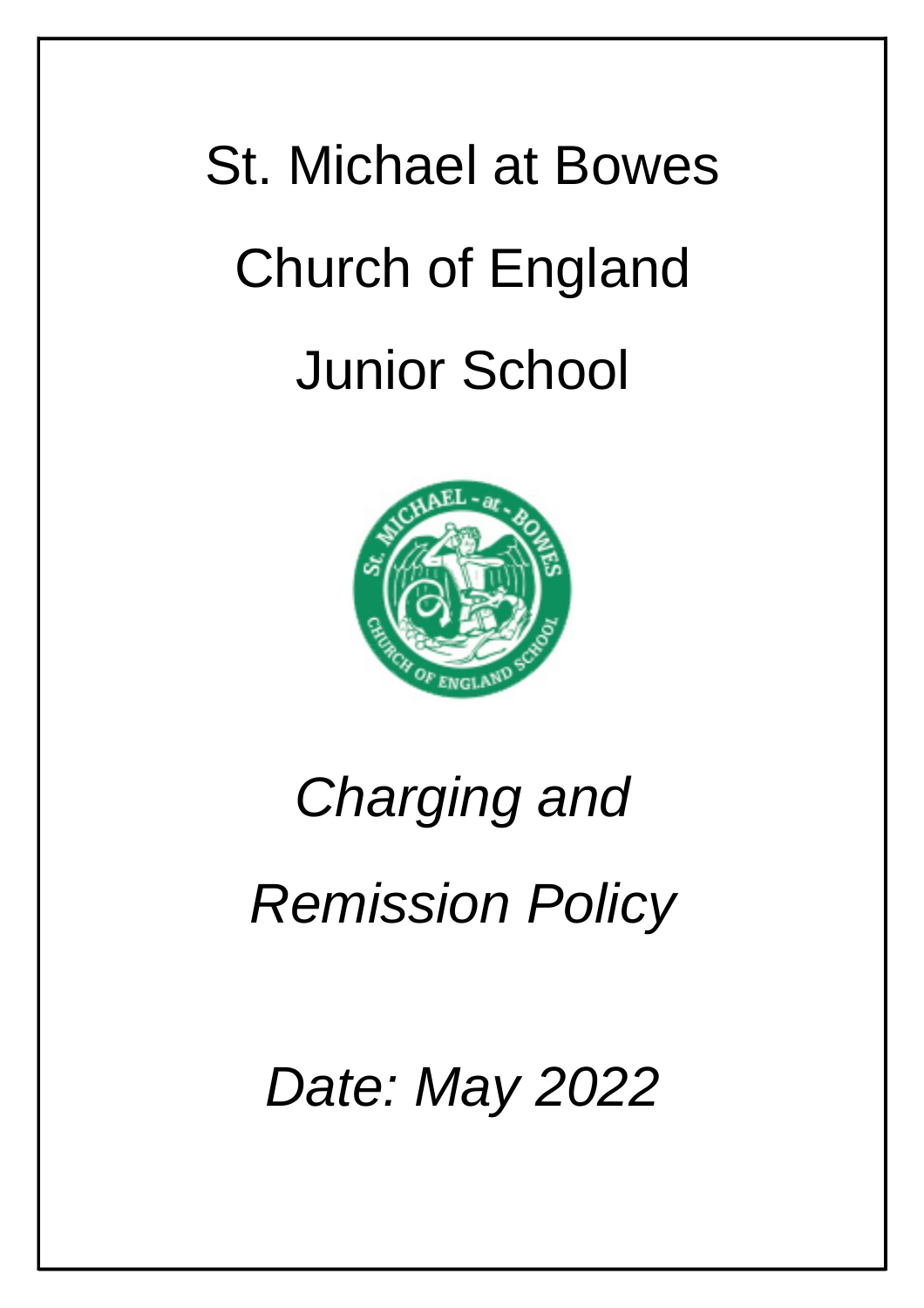### ST MICHAEL AT BOWES SCHOOL

#### **An inclusive Christian community building on firm foundations for successful lives.'**

#### **CHARGING AND REMISSION POLICY**

We aim to provide a broad, balanced curriculum for all pupils within our care. However, it is recognised that many educationally valuable activities have been, and will continue to be, dependent on financial contributions in whole or part from parents. Without that financial support, the School would find it impossible to maintain the quality and breadth of educational experiences provided for the pupils.

#### *The Education Reform Act 1988 states: -*

- That education in schools should be free.
- That activities offered wholly or mainly during normal school teaching time should be available to all pupils regardless of their parents' ability or willingness to help meet the cost.
- That there is no statutory requirement to charge for any form of education but that LAs and schools have the discretion to charge for optional activities provided wholly or mainly out of school hours.
- That LAs and schools have the right to invite voluntary contributions for the benefit of the school or in support of any activities organised by the school, whether during or outside school hours.

#### **With these statements in mind it is the Policy of this school: -**

- To continue to request voluntary contributions from parents towards activities organised by the school during school hours.
- The Friends of St Michael at Bowes and Tottenhall are willing to support the funding of certain activities. Subsidies may be available for children whose parents are unable to make a voluntary contribution.
- If insufficient voluntary contributions are forthcoming for an activity and insufficient subsidies are available, then that activity will be cancelled.
- Optional trips wholly or mainly outside school hours will be charged at full cost. These visits will not proceed where full costs are not met by all those who wish to partake in the activity.
- Board and lodging costs on residential trips will be charged. There may be special circumstances when the school may offer a small subsidy to parents in financial difficulties. These families will be expected to pay a contribution. The percentage of subsidy available will be set annually prior to the visit. Parents willing to apply for a subsidy should make a written commitment to pay the subsidised amount requested by a specified date to secure a place.
- The school may invite voluntary contributions towards the cost of ingredients, materials and equipment where parents have expressed the wish to have the finished product or where school budget cannot cover the full cost. However, this will be nominal.
- This school may make charges for breakages and damage to property.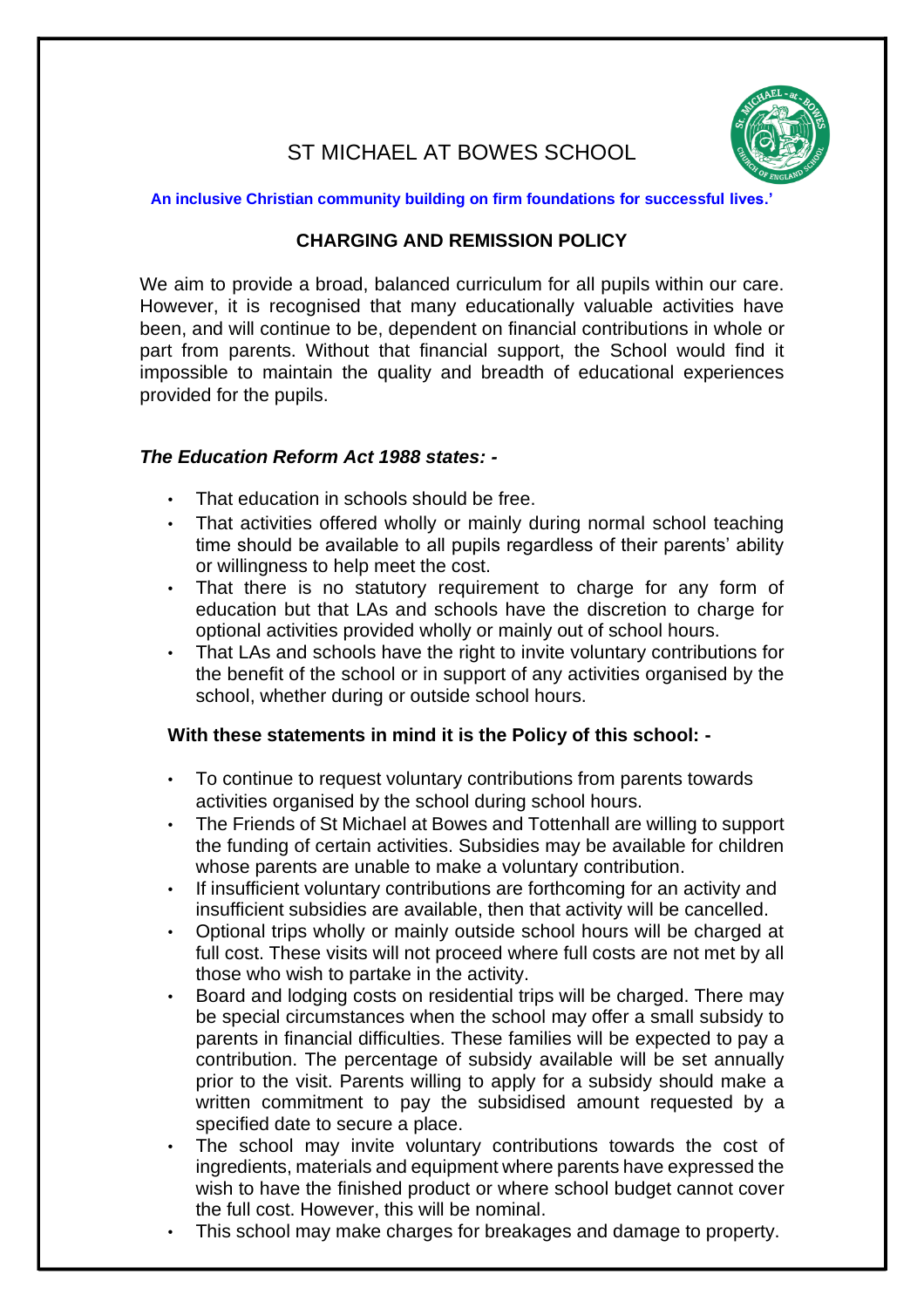#### **AREAS WHERE CHARGES MAY/MAY NOT BE MADE:**

#### **Day and part day educational visits**.

For visits occurring during school time the Headteacher will invite a voluntary contribution from parents to meet the cost of the visit. Every effort will be made to keep these costs reasonable. However, where voluntary contributions are insufficient to cover the costs involved, the visit or activity may be cancelled.

#### **Swimming lessons**.

No charge is made for swimming lessons. The school covers the whole cost of transport and tuition.

#### **Residential visits outside school time**.

Parents will be charged for the full cost of the visit.

#### **Instrumental music tuition.**

Teachers from the Enfield Arts Support Service provide music lessons during the school day, and parents cover the full costs of these lessons. The school will cover the full cost of this service for Pupil Premium children if there are only a few children wishing to take part. If the demand for places increases, the school will part-fund the lessons for each child.

#### **Classroom materials**.

No charge is made for materials and equipment. However, where parents would like to possess the finished article, or where the school budget cannot cover the full cost, the school reserves the right to make a small charge for the materials used.

Parents will be required to pay for the replacement of damaged or lost school property caused wilfully or negligently by their children. This includes the property of other children.

#### **Lost or damaged books and equipment (including computing)**

Parents will be charged for the full-face value of books or will be allowed to replace like-for-like.

Depending on the circumstances, the school will also ask for payment for lost or damaged books, lost and/or wilful damage to school property such as ipads, computers.

#### **After school clubs**

Parents will be charged for these clubs; many are run by external agencies. On occasion there will be clubs or school team clubs run by members of staff which are free e.g. netball, football, choir. Where clubs require significant resources, e.g. art and craft and cookery, the school will make a small charge towards the cost of these.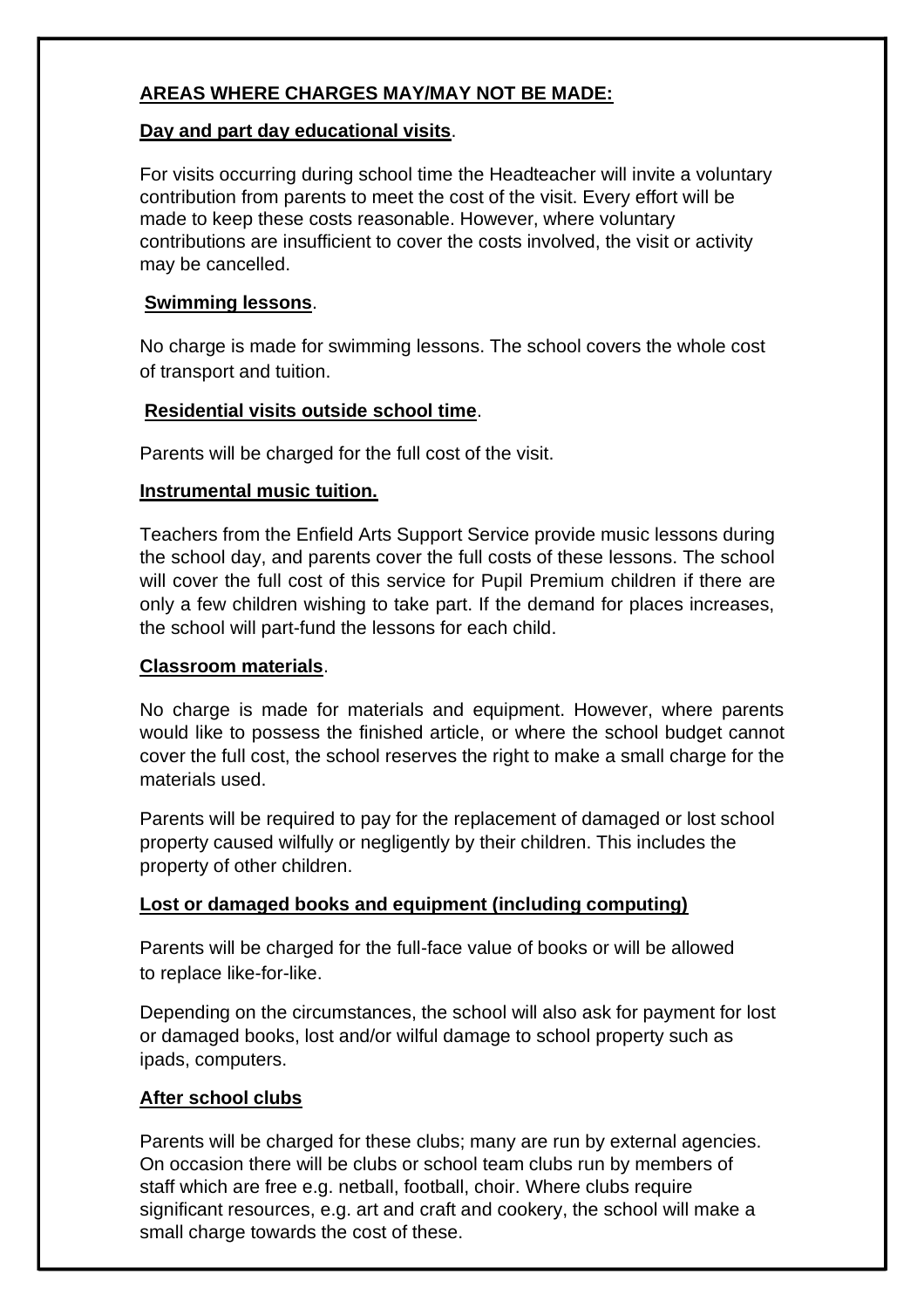#### **Late Collection**

Parents will be charged for late collection, 15 minutes after school or after school activities have finished. This will be at a rate of £5 per 15 minutes thereafter to meet the cost of childcare/supervision. **(Appendix 1).**

This policy will be reviewed periodically by the Governing Body and may be amended if appropriate. Any eventuality not covered for by this policy will be considered by the Headteacher and Governors and a decision made.